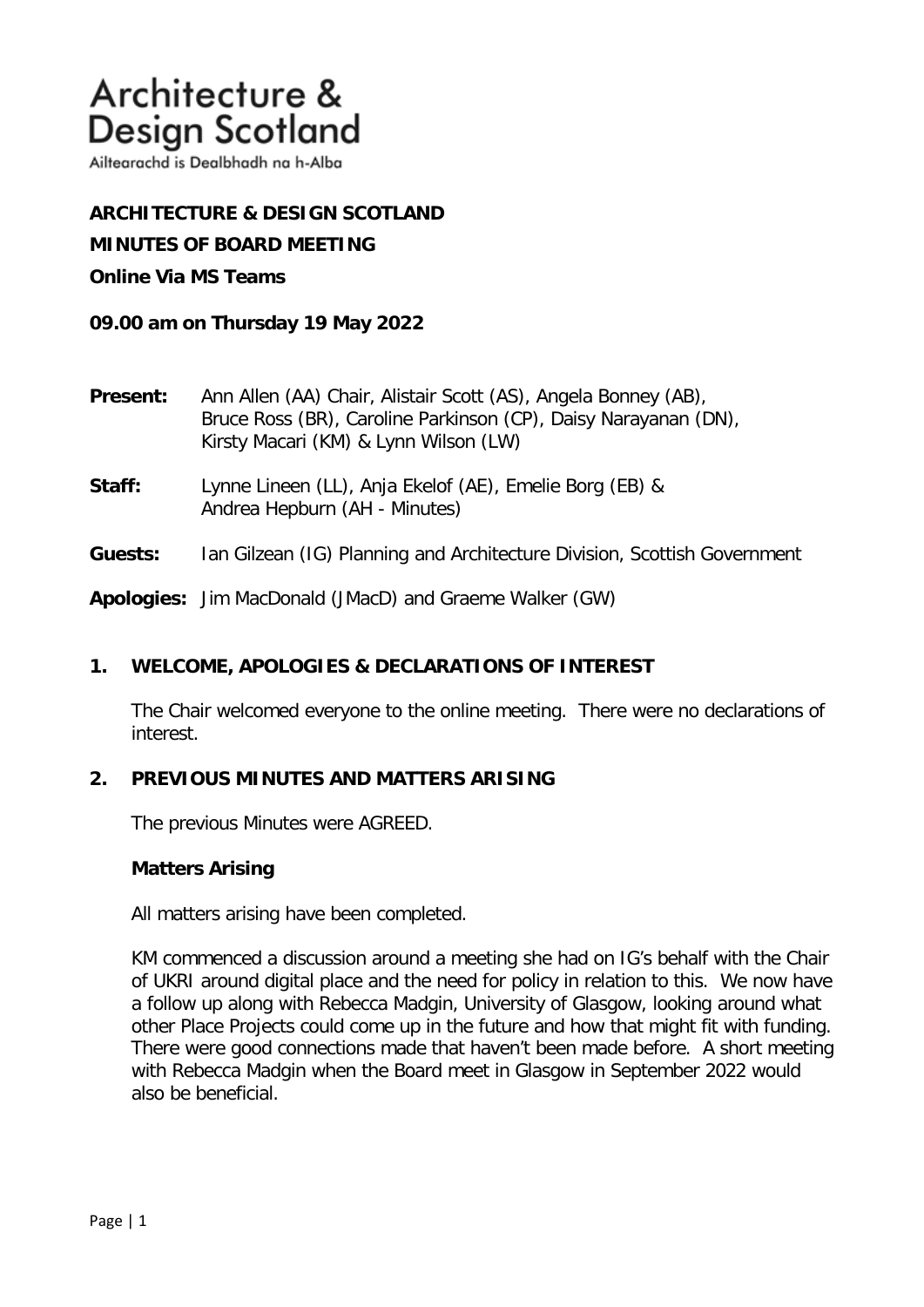It was agreed that KM/CP/JMacD are to have a more in depth conversation on this and A&DS's role - it also links in with the conversations we had with the V&A in Dundee.

IG commented on the growth potential and the need for this to move up our priorities. The Chair mentioned we should look at moving Digital up the agenda. This should be considered ahead of meeting with Mr Gray on 21 June 2022.

Additionally, RTPI have funding around digital planning and is there potential for cross-over on training, etc and how the funding is spent? Helen Wood is leading on this in Planning and Architecture and IG is happy to sit in on a meeting to discuss cross collaboration across the professions.

# **Action 1: KM/CP/JMacD to have a more in depth conversation around A&DS's role around Digital Place.**

**Action 2: AA/JMacD to discuss moving Digital up the Agenda.** 

**Action 3: KM/JMacD/IG look at who else we can link into.** 

# **3. OUTCOMES REPORTING**

LL introduced the paper with the Outcomes Reporting to 31 March 2022 and explained the report is to show the evidence we have collected to measure our progress towards our Corporate Plan Outcomes and to check we are delivering the strategic aims of our Corporate Strategy.

We are pleased to be able to evidence our work and appreciate there is a lot of data to be analysed.

The three key messages from the Outcomes Report were:

- For the first time we have documented data and evidence measuring our outcomes and can see what data we have, identify gaps in gathering evidence and put a plan in place to remedy this.
- Having these in place influences the way our colleagues are thinking about what work to deliver and how to do it. Outcomes and evidence is becoming part of our everyday work and strengthens our alignment with the strategy.
- Analysing this data helps us prioritise key pieces of work and enables us to focus on our stakeholder strategy in 2022/23. Related outcomes will be reported to the Board later in the year.

Discussion took place and the Board felt we had made real progress with our reporting. They liked the use of graphics but felt a front page dashboard would be beneficial. The increase in media reporting was also well received.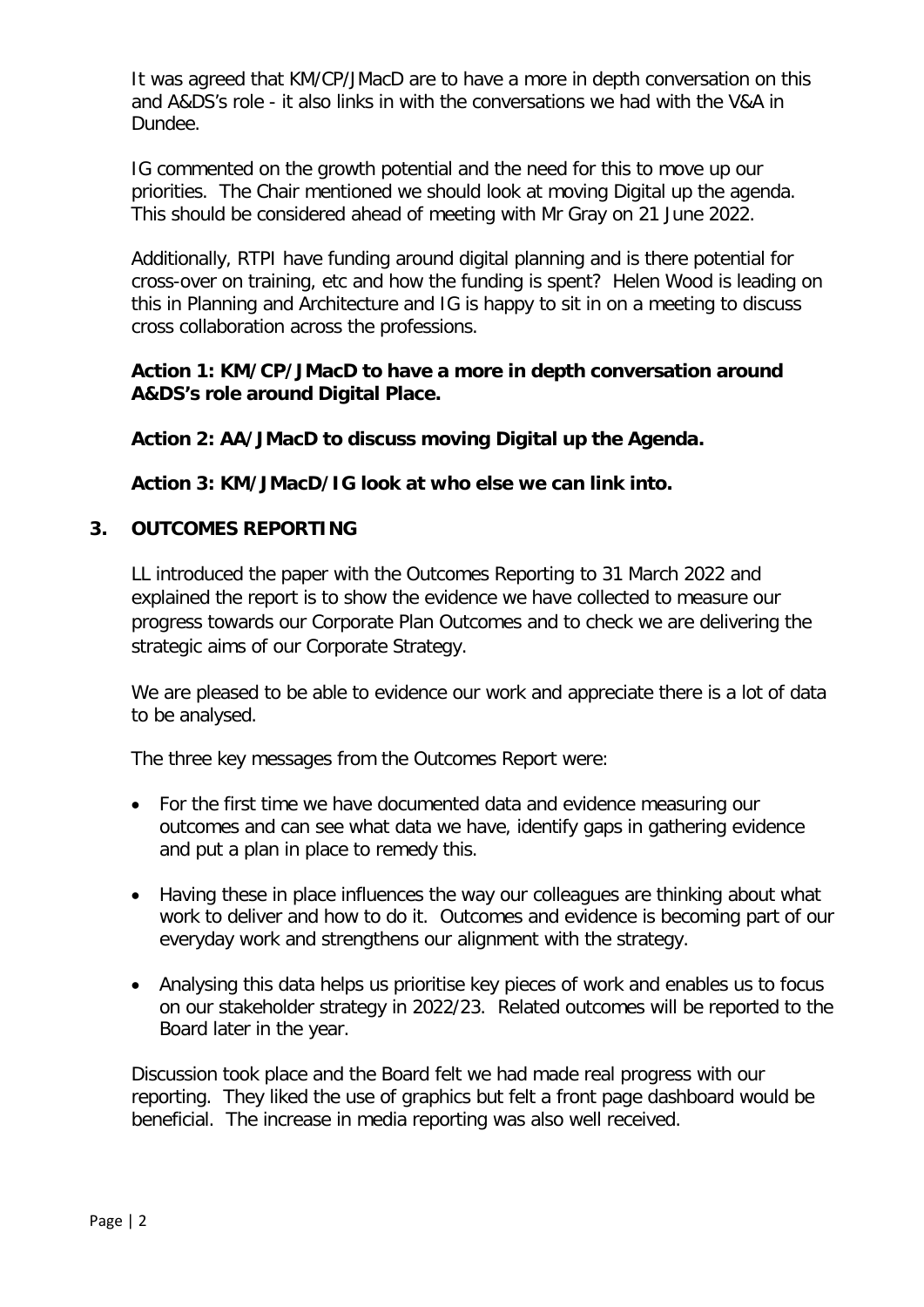# **Action 4: Consideration to be given to a front page dashboard in the Outcomes Report.**

Questions arose around the reporting of Outcome 7 as a sample of local authorities have been selected – will the list need revised if the selected authorities are not cooperative? The wording of this possibly requires updating.

# **Action 5: The wording of Outcome 7 to be reviewed.**

The Chair thanked EB for all the work undertaken on the Outcomes Reporting.

# **4. POLICY REVISIONS**

The revised Whistleblowing Policy and Fraud and Anti Bribery Policy were presented.

The changes made are minor around terminology and organisational updates. Final proof-reading is required prior to finalisation and both policies were approved by the Board.

The Revised Code of Conduct has recently been circulated and everyone was happy with this.

# **5. ANY OTHER BUSINESS**

### Board Recruitment Update

The Chair updated that nine candidates were interviewed for the two vacant Board positions – the standard was so high all could have been appointed.

Recommendations on the two new appointments have been sent to the Minister for approval. There was a high calibre of candidates all of whom were impressed with the reputation and ambition of A&DS.

The Chair wished to covey her thanks the Public Appointments Team (particularly Derek O'Neill) for all their work and support during this process.

### Board Appraisals

The Chair advised that all the Board appraisals have taken place and the paperwork will be updated in the next week or so.

### June & September 2022 Meetings

The June Meeting will take place in Bakehouse Close from 10.00 am – 3.00 pm and hopefully will include our two new Board Members. Board introductions will be made along with introductions to some of A&DS's teams and the work they do along with what years 4-6 will look like in the Corporate Strategy.